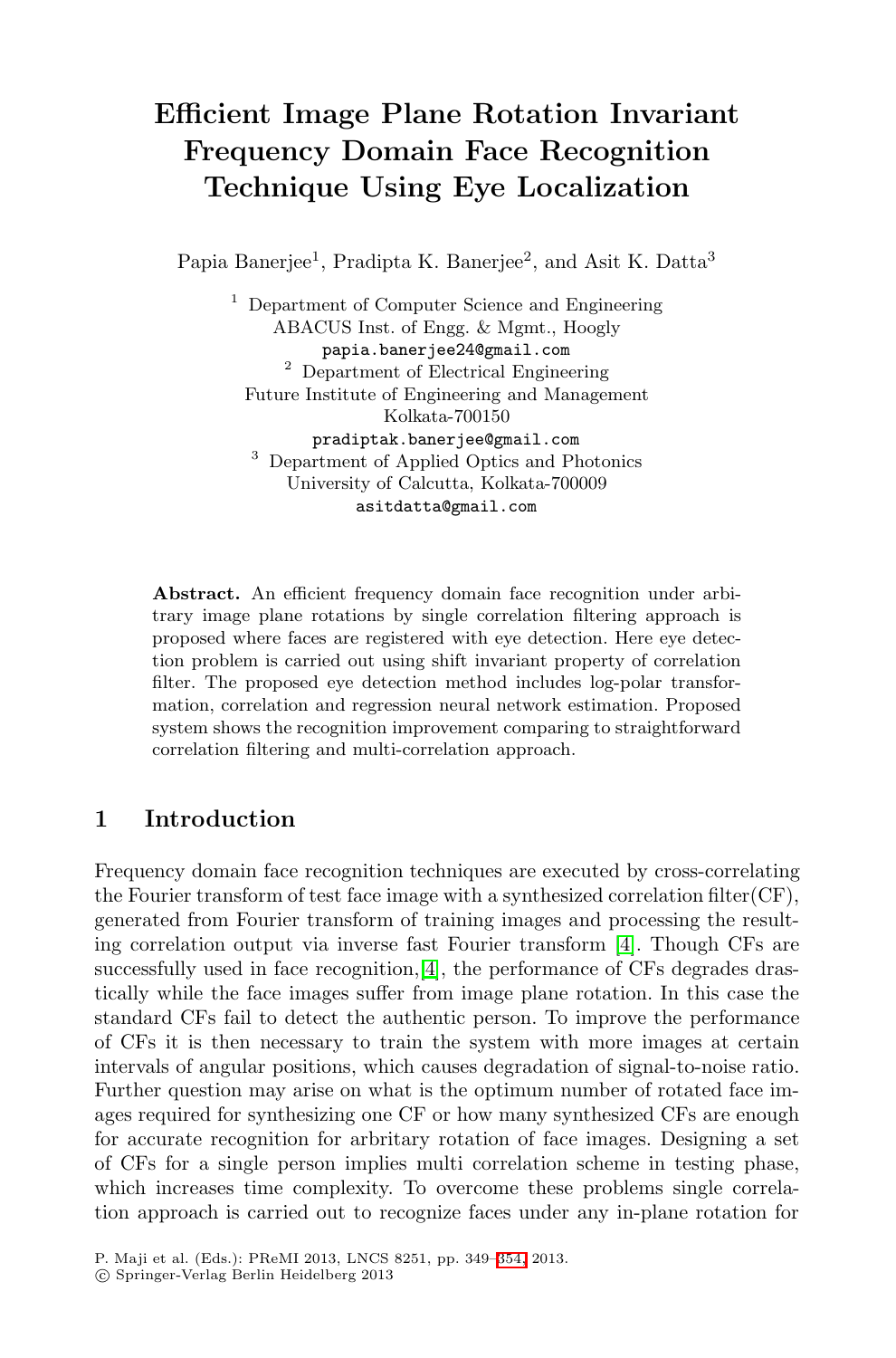properly registered faces which is achieved by automatic localization of eyes. The eye detection process is carried out with log-polar transformation, correl[ati](#page-5-2)on filter and neural network estimation. The effectiveness of the proposed method is verified with JAFEE database.

## **2 Proposed Face Registration Method**

Fig.(1) shows the detail process of eye detection and face registration. The face image with any rotation  $(0^{\circ} - 360^{\circ})$  is first log-polar trans[fo](#page-5-3)rmed. A variant of unconstrained CF [2] termed as Eye-filter (EF) is designed with the eye templates, cropped from log-polar image in the training phase. The log-polar image is Fourier transformed and cross-correlated with EF. Eye is detected due to the shift invariant property of EF. The location of eye is found by searching the maximum value in the correlation plane. This location of one eye in log-polar is mapped into the original image for the both eyes positions by using the pixel coordinate information. The information of the pixel coordinates in two different domains is then fed to the generalized regression neural network (GRNN)[5]. In the testing stage this network automatically provides the actual position of eyes of rotated faces whenever the eye is detected in log-polar domain by the designed EF. With the actual eye coordinates the angular position of test face is determined and hence rotated in the opposite direction to register the face in its 0*<sup>o</sup>* position.



**Fig. 1.** Block diagram of detail process of face registration

# **3 Log-Polar Transformation and Eye Filter Synthesis**

In addition to mapping in plane rotation into linear shift, log-polar transform offers some other features, such as wide field of view and a highly focused central area [3] as shown in Fig. 2. The measurement of linear shift of eyes in log-polar domain gives the information of the angular position of the face images in original scene. In case of unconstrained minimum average correlation energy (UMACE) [1] filter, conventionally,  $\mathbf{x}_i$  (*i*th image) is used as an exemplar. However, instead of using  $\mathbf{x}_i$ ,  $(\mathbf{x}_i - \beta \mathbf{m})$ , (where **m** represents mean image in Fourier domain) is introduced to modify the UMACE filter solution.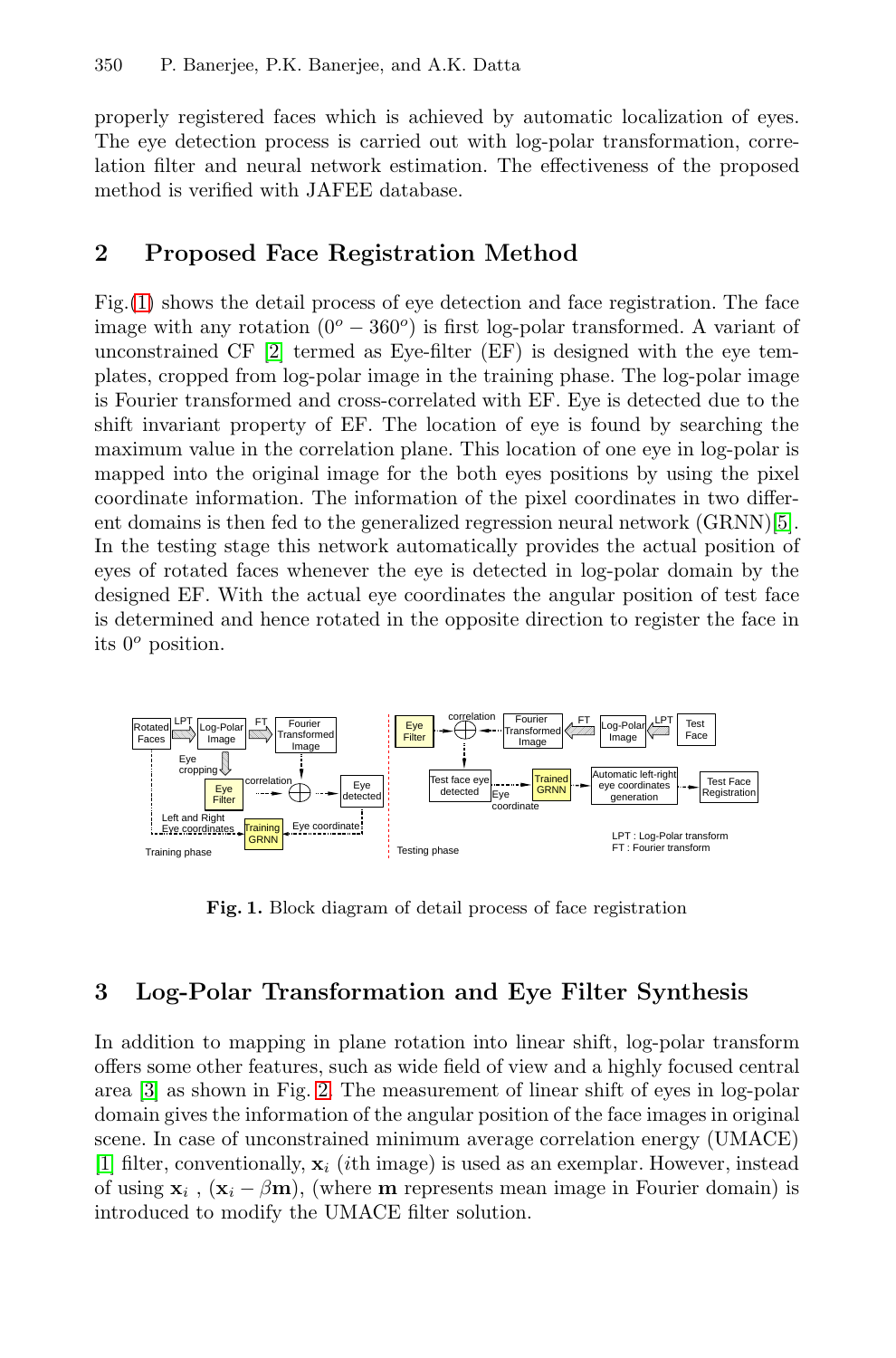<span id="page-2-0"></span>

Fig. 2. (a) Log-polar transformation of rotated images and linear shift of eye. (b) Eye detection in log-polar image corresponding to maximum peak in correlation plane.

With this idea the average similarity measure (ASM) [1] can be expressed as

$$
ASM_{new} = \frac{1}{N} \sum_{i=1}^{N} |\bar{\mathbf{X}}_i^* \mathbf{h} - (1 - \beta)\bar{\mathbf{M}}^* \mathbf{h}|^2 = \mathbf{h}^+ \bar{\mathbf{S}}_{new} \mathbf{h}
$$
(1)

where

$$
\bar{\mathbf{S}}_{new} = \frac{1}{N} \sum_{i=1}^{N} (\bar{\mathbf{X}}_i - (1 - \beta)\bar{\mathbf{M}}) (\bar{\mathbf{X}}_i - (1 - \beta)\bar{\mathbf{M}})^*
$$
(2)

Replacing  $\bar{\mathbf{D}}$  of UMACE solution<sup>[1]</sup>, by  $\bar{\mathbf{S}}_{new}$  [2], the eye filter solution becomes

$$
\mathbf{h}_{\rm EF} = (\bar{\mathbf{S}}_{new})^{-a} (\bar{\mathbf{S}}_{new})^{-b} \mathbf{m} \tag{3}
$$

Eq.(3) represents the eye filter (EF) synthesized with the eye templates as shown in Fig.(2). Having designed  $h_{EF}$  filter it is [no](#page-3-0)w correlated with the Fourier transformed log-polar image the shifted eye position will be detected and located by the maximum peak value on the resulting correlation surface. Fig.(2b) shows the correlation plane with a peak at desired location.

### **4 Estimating Eye Coordinates Using GRNN**

Corresponding to the eye coordinate  $P(u, v)$ , shown in Fig.(3a) in log-polar image the two eye coordinates  $E(x_1, y_1)$  and  $E(x_2, y_2)$  of original image are manually collected in training stage. For different angle positions (0*<sup>o</sup>*, 30*<sup>o</sup>*, 60*<sup>o</sup>*, 90*<sup>o</sup>*,  $120^o, 150^o$  of faces, a set of  $P(u, v)$ ,  $E(x_1, y_1)$  and  $E(x_2, y_2)$  are obtained. These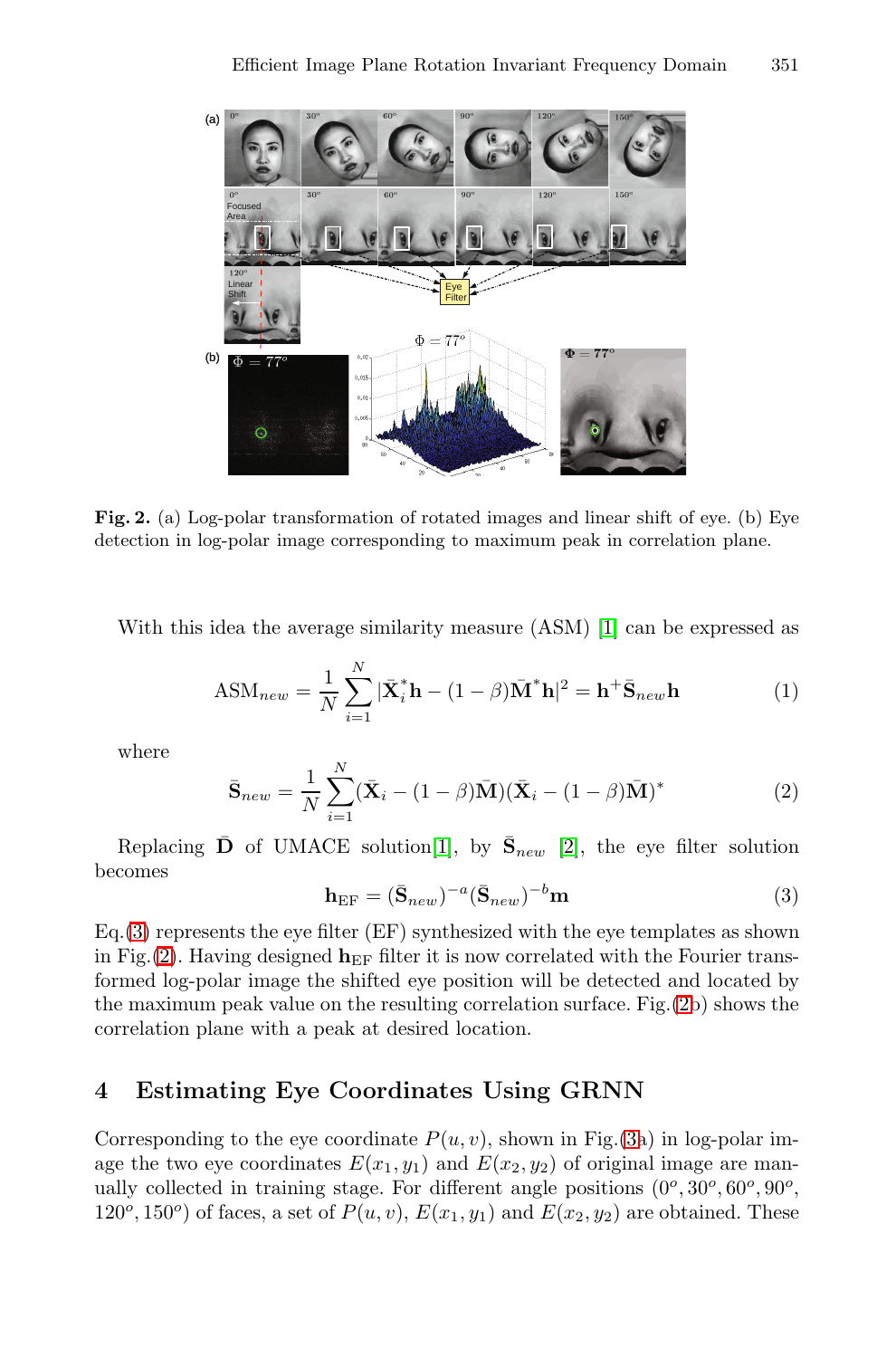#### 352 P. Banerjee, P.K. Banerjee, and A.K. Datta

values are fed to GRNN which can approximate any input-output map. Input layer of GRNN (Fig. 3b) is connected to pattern layer  $p_i$  which may contain  $q$ nodes, where  $q$  is the number of samples within a training data set. Each node represents the input vector,  $w_j$ , associated with the j<sup>th</sup> sample in training data. The signals of the pattern neurons  $i$ , are flowing into the third layer termed as summation layer. In this study  $E(x_1, y_1)$  and  $E(x_2, y_2)$  are used as target vectors where  $P(u, v)$  is used for input vector  $w_i$  for training of GRNN. Given an unknown sample  $w'$ , the approximation for Y can be obtained.

<span id="page-3-0"></span>

Fig. 3. (a) The mapping of eye coordinate in log-polar domain into original eye coordinates in Cartesian system is shown. (b) The typical GRNN model used for training.

#### **5 Exp[er](#page-2-0)imental Results**

#### **5.1 Eye Detection**

Each image of JAFFE database has been manually rotated by angle in the range of  $0 - 360^\circ$  with 1<sup>o</sup> one degree interval, to get  $360 \times 213 = 76,680$  number of images for testing purpose. This huge number of images are tested with the proposed method while the training data size contains only (a) 6 eye templates of one individual shown in Fig.(2) to synthesize the  $h_{EF}$  filter and (b) 18 coordinates (3 for each image) set for training of GRNN. With the help of  $h_{EF}$  and GRNN, eyes are found at any arbitrary angular position of test face image. Fig.(4) shows the eye localization of different images at different angular image plane rotations.

Having obtained the eye coordinates in Cartesian system the angular position of the test face is obtained as

$$
\theta = \tan^{-1} \frac{y_2 - y_1}{x_2 - x_1} \tag{4}
$$

where  $\{x_i, y_i\}_{i=1,2}$  are the coordinates of eyes. After calculating  $\theta$  the image is rotated by an angle  $-\theta$  to get the retrieved face image.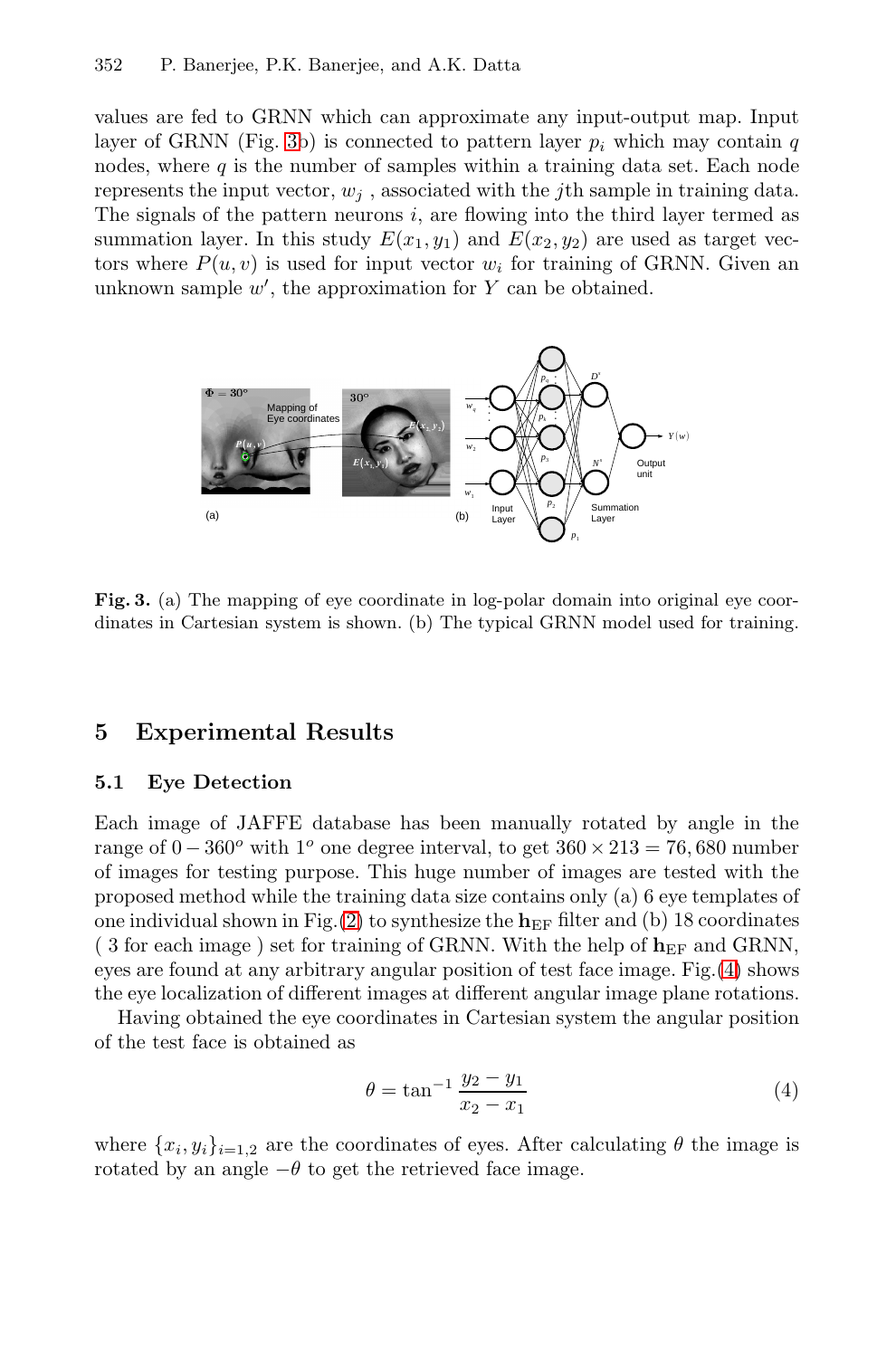

**Fig. 4.** Accurate eye localization of eyes at different angular positions of different images

#### **5.2 Performance Analysis of Proposed Technique in Single Correlation Approach**

At testing stage a standard CF[1] is used. This CF is synthesized with 5 images at 0*<sup>o</sup>* position with image index *{*69, <sup>72</sup>, <sup>75</sup>, <sup>78</sup>, <sup>82</sup>*}* of one person (shown in Fig.(4a)). One of the training images is now roated at an angle 70*<sup>o</sup>* and then correlated with the designed CF. Fig.(5a) shows the poor PSR [4] value (5.13) obtained in this case. It is due to the fact the CF is designed at 0*<sup>o</sup>* position and hence it could not recognize the image with  $70^{\circ}$  rotation. Next the CF is again designed with the same images but at different angular positions. Each image is rotated from 0*<sup>o</sup>* to 360*<sup>o</sup>* with equal interval of 10*<sup>o</sup>*. Hence one CF is designed

<span id="page-4-0"></span>

**Fig. 5.** Correlation planes in response to same test face for (a-b) different CF designs with angular positions (c) corresponds to multi-correlation approach (d) Proposed technique with single correlation approach